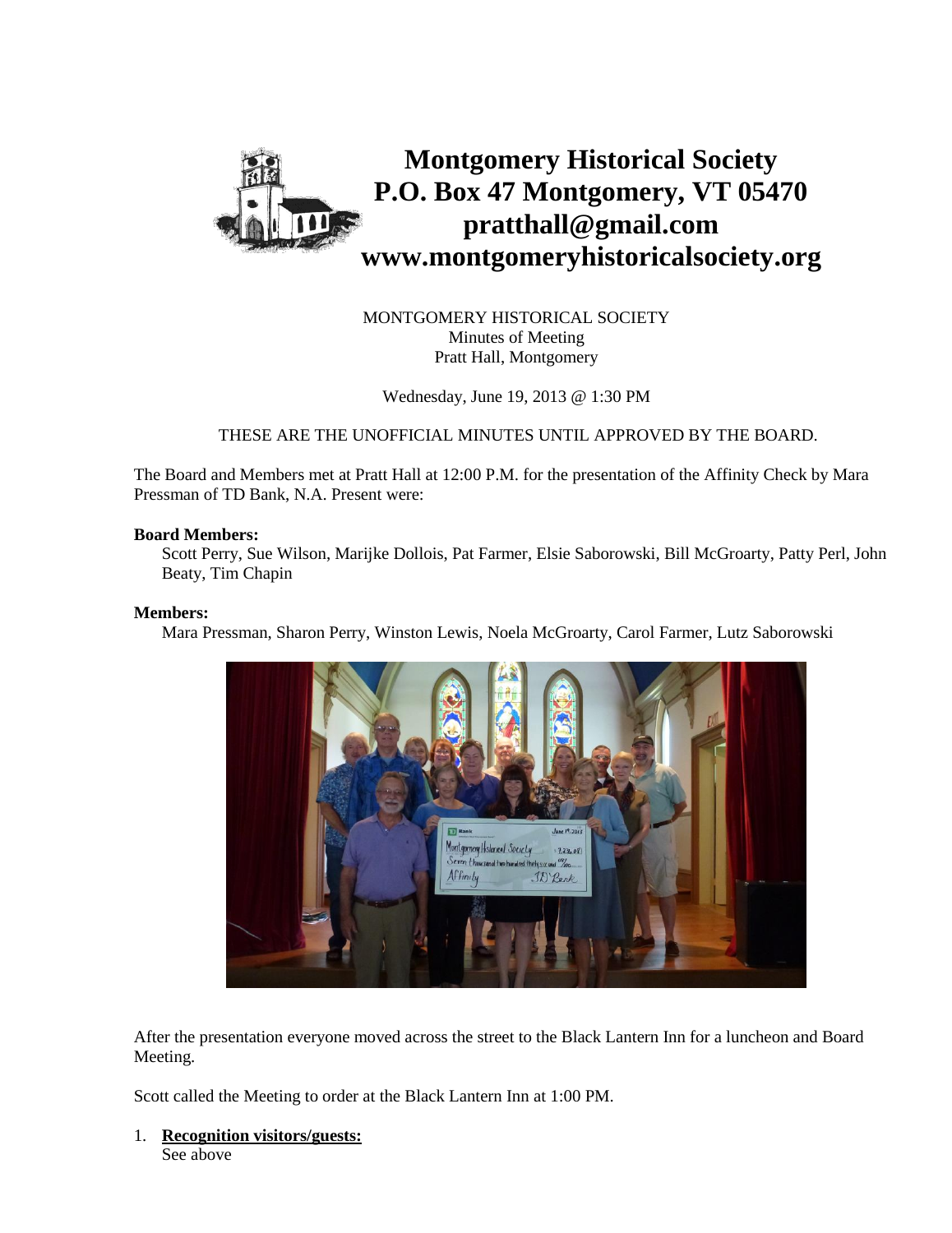2. **This Month In History**: 149 years ago this month Pres. Lincoln signed the second National Banking Act which eventually led to the U.S. going to one standard currency.

3. **History Quiz**: How many currencies were there in 1860? About 10,000 different banks notes.

4. **Show and Tell:** None

# 5. **The Main Event:**

#### **Minutes:**

Elsie made a Motion, seconded by Pat to approve the Minutes of May 15, 2013 as written; Motion was unanimously approved.

# **Treasurer's Report:**

| Treasurer's Report $-06/19/13$ :         |  |
|------------------------------------------|--|
|                                          |  |
|                                          |  |
| Savings Account - West Wall  \$19,157.74 |  |

80 Affinity members – Affinity check amount of \$7,236.08 will be added to the West Wall Savings Account for the time being.

Tim made a Motion, seconded by Patty to approve the Treasurer's Report as presented; Motion was unanimously approved.

#### **Membership:**

160 members; 11 new members and 13 business partners; \$8,951.00 (this includes \$850.00 not reflected in today's Treasurer's Report).

#### **Old business:**

- A. Town History Book update –The galley has been returned to Queen City Printers with corrections and annotations. Allan Schillhammer will get back with prices for different quantities to be printed. It was decided that it would be in one book.
- B. Regional Expo Plans Aug.  $10^{th}$ , Enosburg Opera House no further action.
- C. Winter wedding cancelled.
- D. VCBS Meeting September  $28<sup>th</sup>$  (same day as wedding at 10:00 AM). They will be using the Town Hall as the MHS guests due to a previously schedule wedding at Pratt Hall that morning. Scott will be their guest speaker and will give them a tour that afternoon. Marijke Dollois will be the Society agent for the wedding.

#### E. Pratt Hall

- Work day: Clean up and set up on Friday, June 28<sup>th</sup> at 10:00 AM
- Railing has been installed; Steve told Marijke he will make a new rose at no extra cost
- Sign: Scott will contact Parma to see if she needs any extra help
- Capital Campaign: Tim presented a sheet with questions to consider (see attached). It was decided to present the plan for the capital campaign at the Annual Meeting and ask the members present if anyone would be interested in joining the committee, which currently consists of Tim, Scott and Bill. Scott will contact Hugh McAdams to ask him if he'd be interested. Also, Jan Lewandoski has to come back for an updated estimate of the work to be done.
- Grant writing: no further action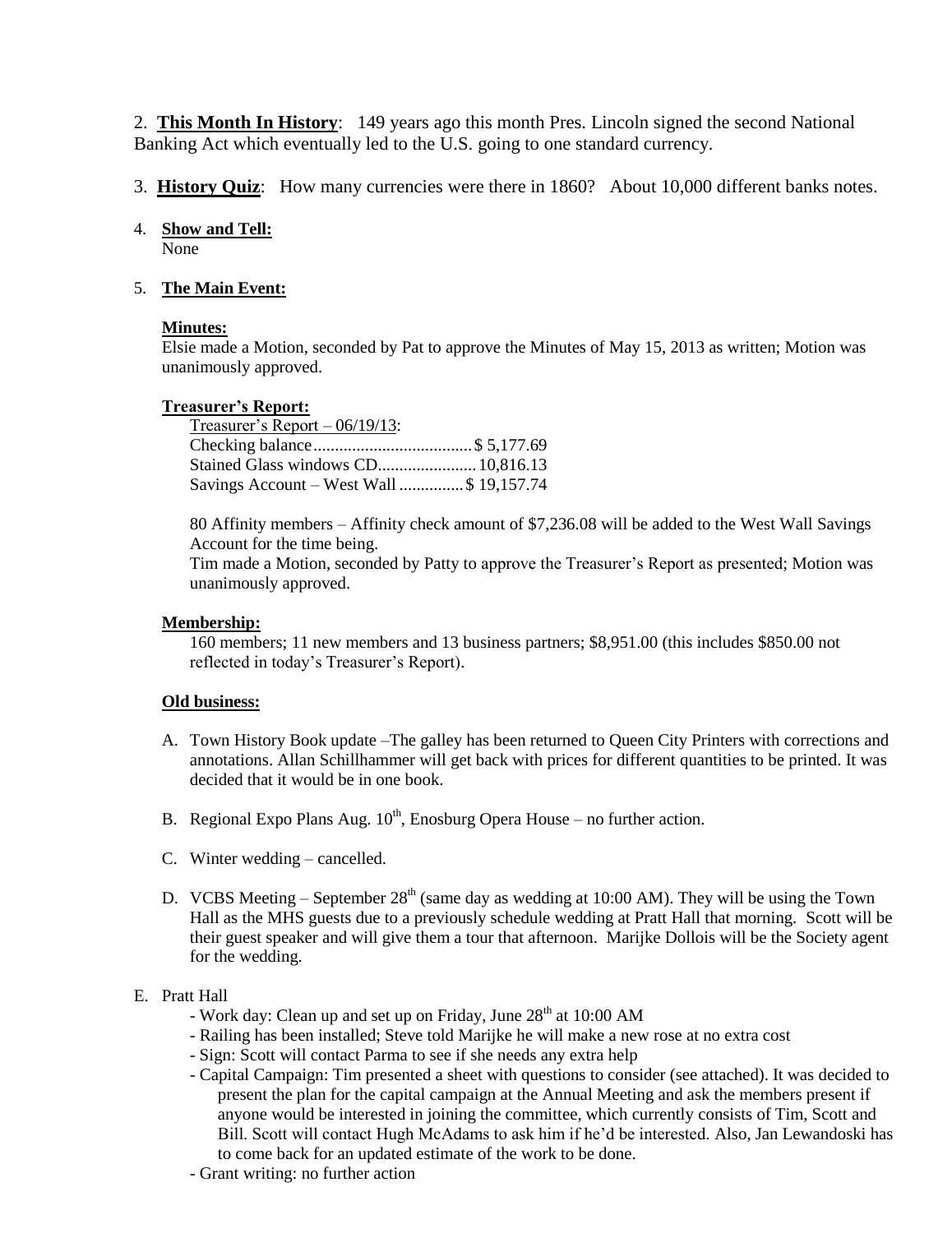- F. Annual Meeting Friday, June  $28<sup>th</sup> -$  Marijke reported that 26 people had responded to date.
- G. Concert series July 13, Aug. 3 and Aug.  $17 S$ ue reported that fans will be available for sale at \$1.00 each; tickets have been printed and will be for sale at Lutz's; Elsie will bring some to the Annual Meeting.
- H. Heaton House The painting and shed demolition by Ezra Worthington has been scheduled for the week of August  $11^{th}$ ; the Men With Tools will have to put on the new clapboards before that – date to be scheduled.
- Z. Radar scope:
	- 1) Teaching American History Grant no report
	- 2) Domina prints it was decided to bring 5 copies to the Annual Meeting and offer them for sale at \$20.00 each (special limited offer!)
	- 3) Old maps project no report
	- 4) Beers Atlas and large County Map acquisition no report
	- 5) Stanton Memorial Gift…Cash/Granite Bench no report

# 6. **New business:**

- A. Preservation Trust of Vermont Retreat July 8-9 Tim and Scott will attend on the Society's dime.
- B. Former Baptist Church Scott reported on a meeting that took place on Saturday, June  $8<sup>th</sup>$ . There was a small, grassroots group present. The building is no longer used as a church; it needs  $\pm \$100,000$  in repair work which includes a paint job. There is a parsonage on the property which is currently rented. The heirs of the property have been contacted but so far there has been no response. The group discussed passing the building on to a non-profit group, but before doing this clear title will have to be established. The MHS Board Members agreed that the organization could not take on another building, but would be willing to work with the Baptist Church Building group in an advisory position.
- C. Organ Concert The Organ Historical Society will be having their national convention in Burlington June 25-28<sup>th</sup>. It involves taking members to numerous venues for short concerts, and includes the organ built in Montgomery by Edward Smith located at the Episcopal church in Hardwick. Scott, Bill and John will attend. The OHS donated a calendar and book on VT Pipe Organs which includes an article on Edward Smith.

#### 7. **Adjourn:**

Elsie made a Motion, seconded by Pat to adjourn at 2:20 P.M. Said Motion passed unanimously.

Respectfully submitted, Ken Secor Marijke M. Dollois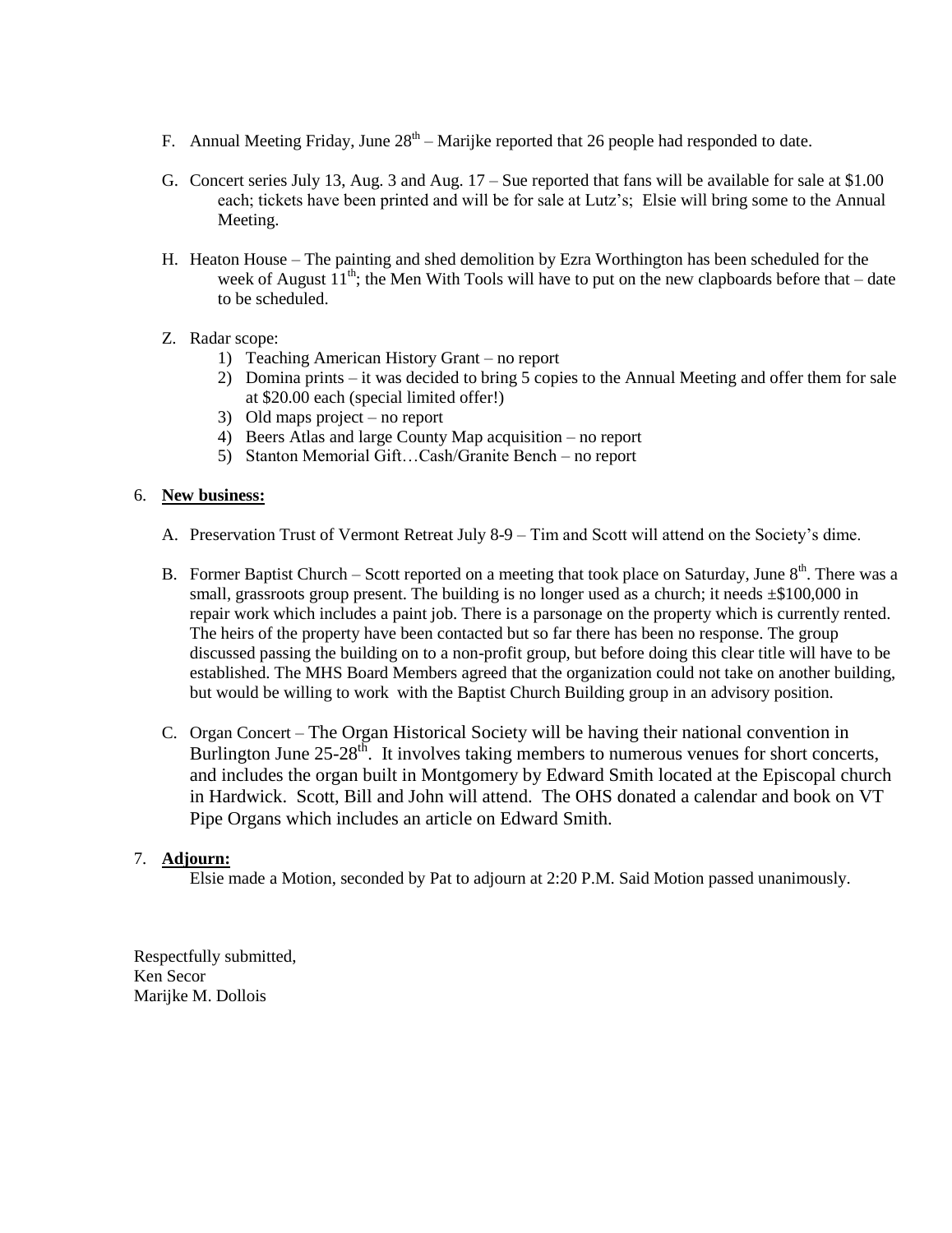# Questions for Pratt Hall Board: 6/19/13

How long before permanent repair of west wall required?

Can interim repair steps be taken?

Can restoration of Pratt Hall be viewed as a county wide, area wide, or state wide event? Is it an historical icon?

If Pratt Hall is an issue bigger than MHS, would a fund raising committee need to consist of area wide people, or organizations?

Should amount sought be larger than just for the purpose of repairing the wall? Other repairs or upgrades?

Do we need a Professional consultant? Pro bono?

What is the financial capacity of the board? The membership? Who in town has some serious money?

What organizations are available to provide support? Local and statewide? The State of Vermont?

We have a wealth of land, and fairly high demand. How can we identify properties in the hands of sympathetic donors?

Could we use the Remainder Trust idea to provide future cash flow, if we drain communities with this event? Would Members commit \$1000. from their estates?